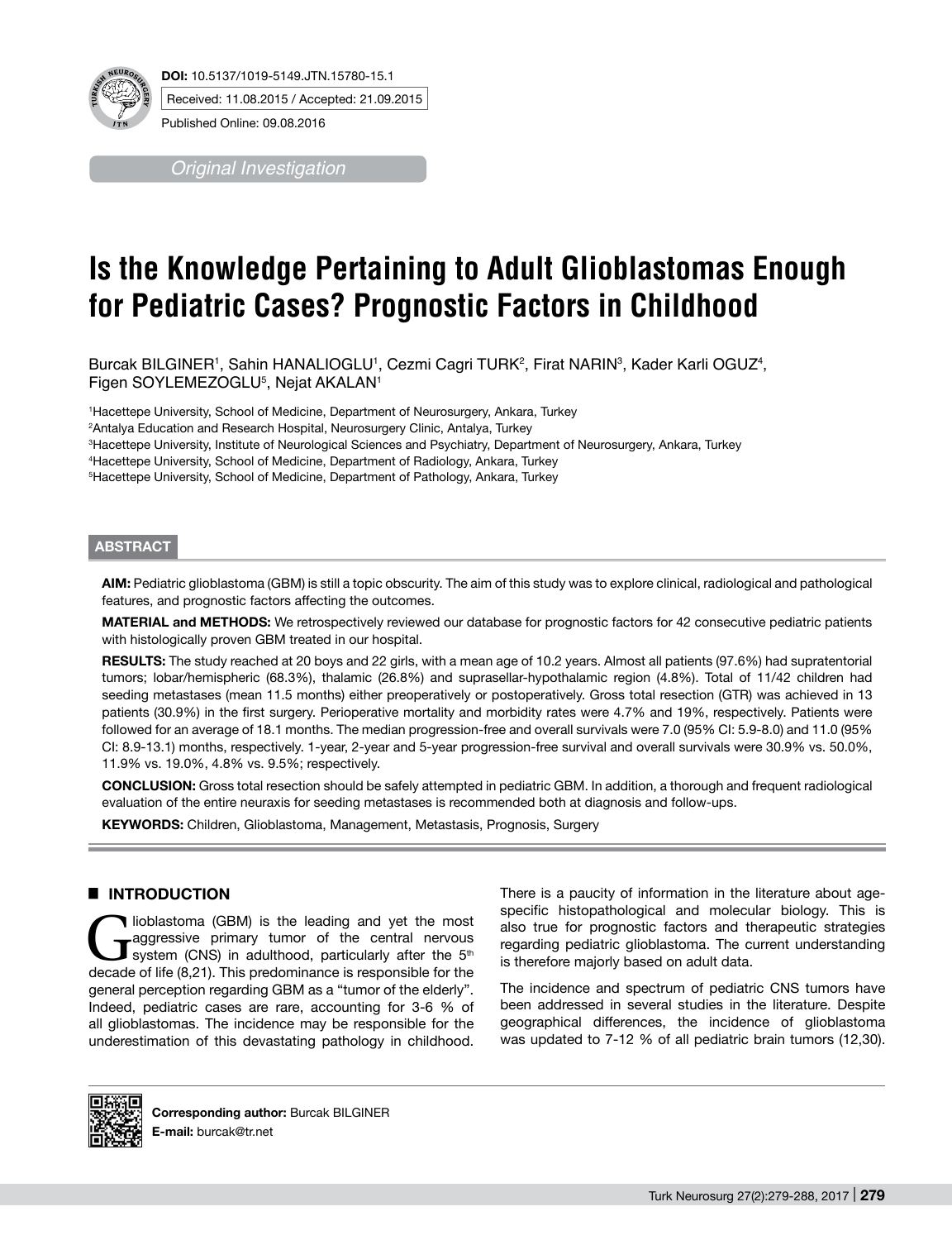Therefore, there is more to tell about this devastating tumor in the pediatric population, which poses completely different characteristics in management and prognosis. There are some age-specific perspectives in radiotherapy and chemotherapy planning focusing on mental and motor development besides de novo tumor formations.

We retrospectively evaluated our experience with 42 consecutive cranial glioblastoma patients with particular emphasis on prognostic factors and differences from adulthood. We believe that sharing regional experiences and defining distinctive characteristics of glioblastoma in the pediatric population are important in shaping a clinical perspective for the accurate management of this relatively rare entity.

## █ **Material and methodS**

We retrospectively evaluated our database for pediatric glioblastomas and its variants that were operated at the Department of Neurosurgery, Hacettepe University Hospitals, Ankara, Turkey from January 1996 to December 2014. All consecutive patients were included in the evaluation if operated when younger than 18 years of age. Parental consent was obtained for each patient prior to surgical intervention. For the sake of a homogenous and comprehensive evaluation, patients without postoperative follow-up and radiological evaluation were excluded from the study, in addition to spinal and brainstem glioblastomas and those initially operated at other centers. There were 50 cases of consecutive GBM; 6 patients were excluded due to absence of data from follow-up and 2 were excluded for being operated initially at another center and referred to our center due to neurological deterioration in the postoperative period. A total of 42 pediatric cases were evaluated further. The diagnoses were approved based on histopathological features. The patient charts were used to obtain data regarding gender, age, symptoms and signs, radiological and histopathological characteristics, management strategies (surgical approach, radiotherapy and chemotherapy) and prognosis.

#### **Extent of Resection**

All patients were evaluated radiologically in the early postoperative period (in first 24 hours) and the extent of resection was determined using 4 grades based on comparisons of the pre- and postoperative gadolinium-enhanced magnetic resonance imaging (MRI) findings; (1) gross-total resection ([GTR], no residual enhancement), (2) near-total resection ([NTR], thin rim of enhancement in resection cavity only), (3) sub-total resection ([STR], residual nodular enhancement) and (4) biopsy ([Bx]). All excisions other than GTR were considered incomplete resections.

#### **Postoperative Management**

Upon pathological confirmation, all patients were referred to the departments of Radiation Oncology and Pediatric Oncology for radiotherapy and chemotherapy planning, respectively. However, seven patients could not receive any adjuvant therapy due to poor neurological or general health status in the postoperative period.

#### **Follow-up Protocol**

The radiological follow-ups with contrast enhancement were performed in the early postoperative period within 24 hours and then routinely at 3-month intervals after surgery. In case of significant deterioration in neurological status (more than 2 points decrease in the Glasgow coma scale) or when indicated by the other departments, radiological evaluation was performed earlier. The MRI scanning was not limited to the brain, per se. All the spinal column was included in the imaging. Tumor progression was determined by comparing follow-up MRI findings with those at the first postoperative day.

Length of survival and time to tumor progression (treatment failure) were measured in months from the date of initial surgery.

#### **Statistical Analysis**

Statistical analysis was done using the IBM SPSS Statistics 22 software. The Kaplan–Meier method was used to estimate the progression-free survival (PFS) and overall survival (OS). The log-rank test was used to test for differences in the PFS and OS distribution for dichotomous variables. Variables associated with survival in a univariate analysis were included in the multivariate Cox model if  $p < 0.10$ . Variables with probability values > 0.05 were then removed from the multivariate model in a backward stepwise fashion. p-value under 0.05 was considered significant.

## █ **Results**

The study included 42 consecutive pediatric patients who were operated on for GBMs. There were 20 boys and 22 girls with a mean age of 10.2 years (1 month to 18 years). The patients under 3 years of age made up 11.9% of the study group. The demographic data are presented in Table I.

#### **Clinical Presentation**

The demographic features in our series revealed an agedependent increase in the incidence of GBM in pediatric patients. The figures demonstrated a cut-off point at the age of 6 years. The incidence almost doubles after this year (Table I). There were no significant difference between genders; the male to female ratio was 1:1.1 (20 males, 22 females). Boys presented at a slightly earlier age but this difference was not statistically significant (boys and girls; 9.3 vs. 11.1 respectively; p=0.23).

Signs and symptoms of increased intracranial pressure dominated the clinical presentation in the majority of the patients (64.2%, 27/42). Headache was the leading symptom in half of the cases (21 patients, 50%) (Table I). Alterations in consciousness (11.9%), visual disturbances, gait disturbances and diplopia (7.1% each), aphasia and increasing head circumference (4.8% each) were also observed. Beside these, one patient with hypothalamic tumor suffered from appetite loss, apathy and weight loss.

The mean duration to diagnosis was 20 days (1 day to 365 days) after the initial symptom, the majority (88.1%, 37/42) being diagnosed in less than 3 months (Table I).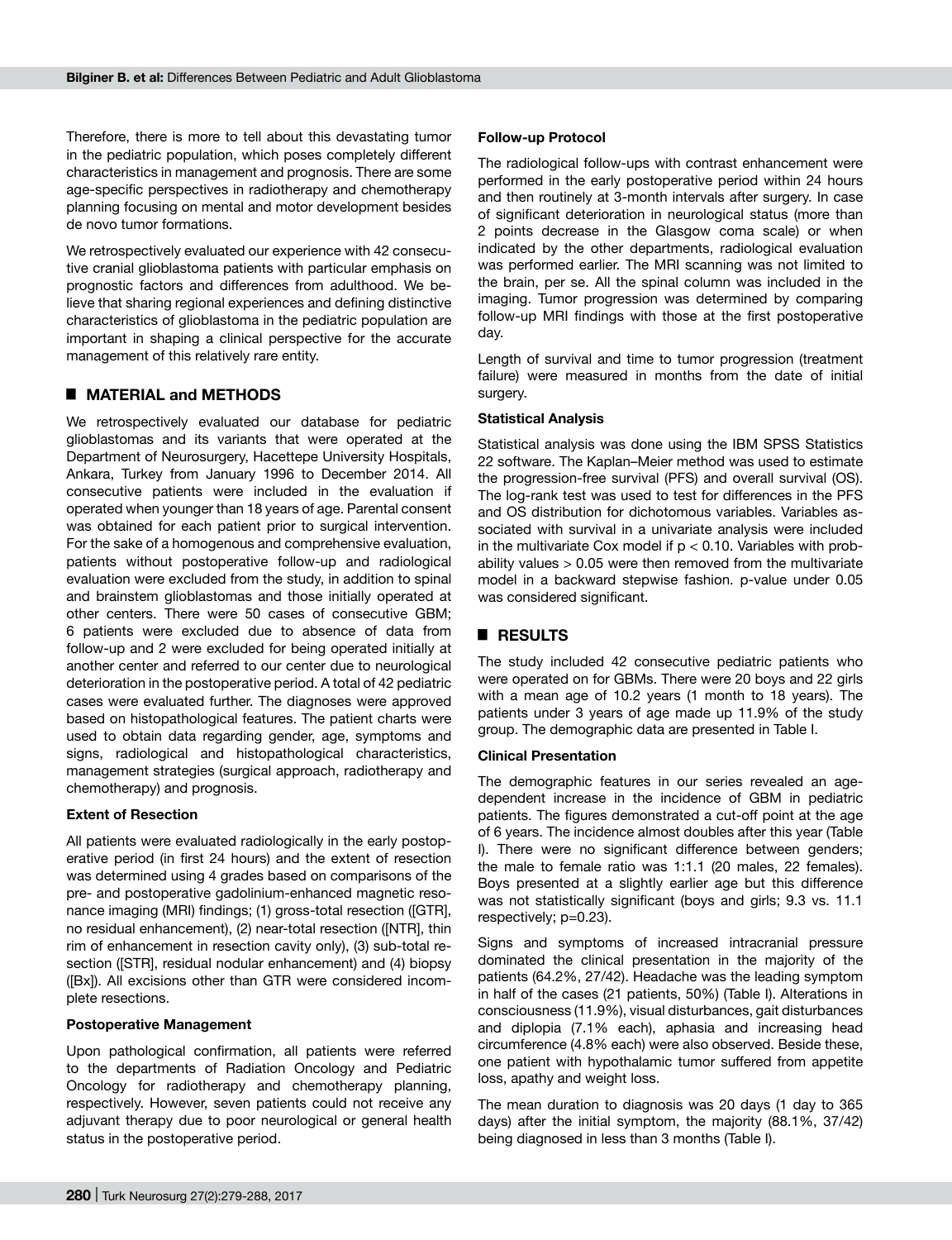| Modalities of the Patients                                                                       |                                       |                                               |
|--------------------------------------------------------------------------------------------------|---------------------------------------|-----------------------------------------------|
|                                                                                                  | Number of<br>patients                 | % of<br>Total                                 |
| <b>Patient Demographics</b>                                                                      |                                       |                                               |
| Sex<br>Male<br>Female                                                                            | 20<br>22                              | 47.6<br>52.4                                  |
| Age (years)<br>$0 - 3$<br>4-6<br>$7 - 9$<br>$10 - 12$<br>13-15<br>16-18                          | 5<br>3<br>9<br>6<br>11<br>8           | 12%<br>7.2%<br>21.4%<br>14.2%<br>26.2%<br>19% |
| <b>Clinical Presentation</b>                                                                     |                                       |                                               |
| Duration of symptoms<br>≤1 week<br>1-4 weeks<br>1-3 months<br>>3 months                          | 10<br>13<br>14<br>5                   | 23.8<br>30.9<br>33.3<br>11.9                  |
| Presenting symptoms<br>Headache<br>Nausea/vomiting<br>Seizure<br>Motor deficits<br>Other         | 21<br>19<br>20<br>18<br>13            | 50.0<br>45.2<br>47.6<br>42.9<br>30.9          |
| Hydrocephalus                                                                                    |                                       |                                               |
| Total<br>Preoperative<br>Postoperative (follow-up)                                               | 21<br>15<br>6                         | 50.0<br>35.7<br>14.3                          |
| <b>Number of operations</b><br>Single<br>Multiple (2 or 3)                                       | 23<br>19                              | 54.8<br>45.2                                  |
| <b>Extent of resection</b><br>Gross total (GTR)<br>Incomplete (NTR/STR/PR/Bx)                    | 13<br>29                              | 31.0<br>69.0                                  |
| Radiotherapy<br>Yes<br>No                                                                        | 34<br>8                               | 80.9<br>19.1                                  |
| Chemotherapy<br>Yes<br>Conventional<br>TMZ only<br>$TMZ + others$<br>None                        | 35<br>17<br>8<br>10<br>$\overline{7}$ | 83.3<br>40.5<br>19.1<br>23.8<br>16.7          |
| <b>Dissemination (seeding met.)</b><br>Total<br>Primary<br>Secondary<br>$<$ 1 year<br>$> 1$ year | 11<br>3<br>8<br>4<br>4                | 26.2<br>7.1<br>19.1<br>9.5<br>9.5             |

# **Table I:** Demographics, Clinical Characteristics and Treatment

# **Predisposing Factors**

A particular predisposing factor could not be determined in 88.1% (37/42) of the cases. However in 3 patients, Neurofibromatosis type 1, a family history for a brain tumor (sister with PNET), and history for cranial irradiation for acute lymphoblastic leukemia were specified as a factor. Moreover, two patients had secondary glioblastoma that progressed from a lower-grade glioma 18 and 43 months after the initial diagnosis.

#### **Tumor Localization**

All but one of the tumors were located in the supratentorial region (97.6%, 41/42) (Table II). One infratentorial tumor was situated in the cerebellar vermis. Occipital lobe and suprasellarhypothalamic localization were exceptional compared to the other sides, observed in 3 (7.1%) and 2 patients (4.8%), respectively. Two newborn had giant tumors, which involved the entire hemisphere.

# **Radiological Findings**

MRI was the preferred imaging modality at both initial and follow-up evaluations. However, computerized tomography (CT) was implemented initially in case of acute alterations in the neurological status.

In general, pediatric glioblastomas presented either as a focal and heterogeneous mass lesion (Figure 1A-F) or as an ill-defined infiltrative lesion particularly on T2 weighted

**Table II:** Lesion Localizations were Detailed with Respect to Overall Numbers and Percentages

| <b>Lesion Location</b>    | <b>Numbers</b><br>(percentages) |
|---------------------------|---------------------------------|
| Supratentorial            | 41 (97.62%)                     |
| Lobar/Hemispheric         | 28 (66.67%)                     |
| Frontal                   | 6 (14.29%)                      |
| Fronto-temporal           | 2 (4.76%)                       |
| Fronto-temporo-insular    | 3(7.14%)                        |
| Temporal                  | 3 (7.14%)                       |
| Temporo-parietal          | 3 (7.14%)                       |
| Temporo-insular           | 1 (2.38%)                       |
| Parietal                  | 3(7.14%)                        |
| Parieto-occipital         | 4 (9.52%)                       |
| Occipital                 | 1 (2.38%)                       |
| Hemispheric               | 2 (4.76%)                       |
| Thalamic                  | 11 (26.19%)                     |
| <b>Suprasellar</b>        | 2 (4.76%)                       |
| Infratentorial-Cerebellar | 1 (2.38%)                       |
| Total                     | 42 (100.00%)                    |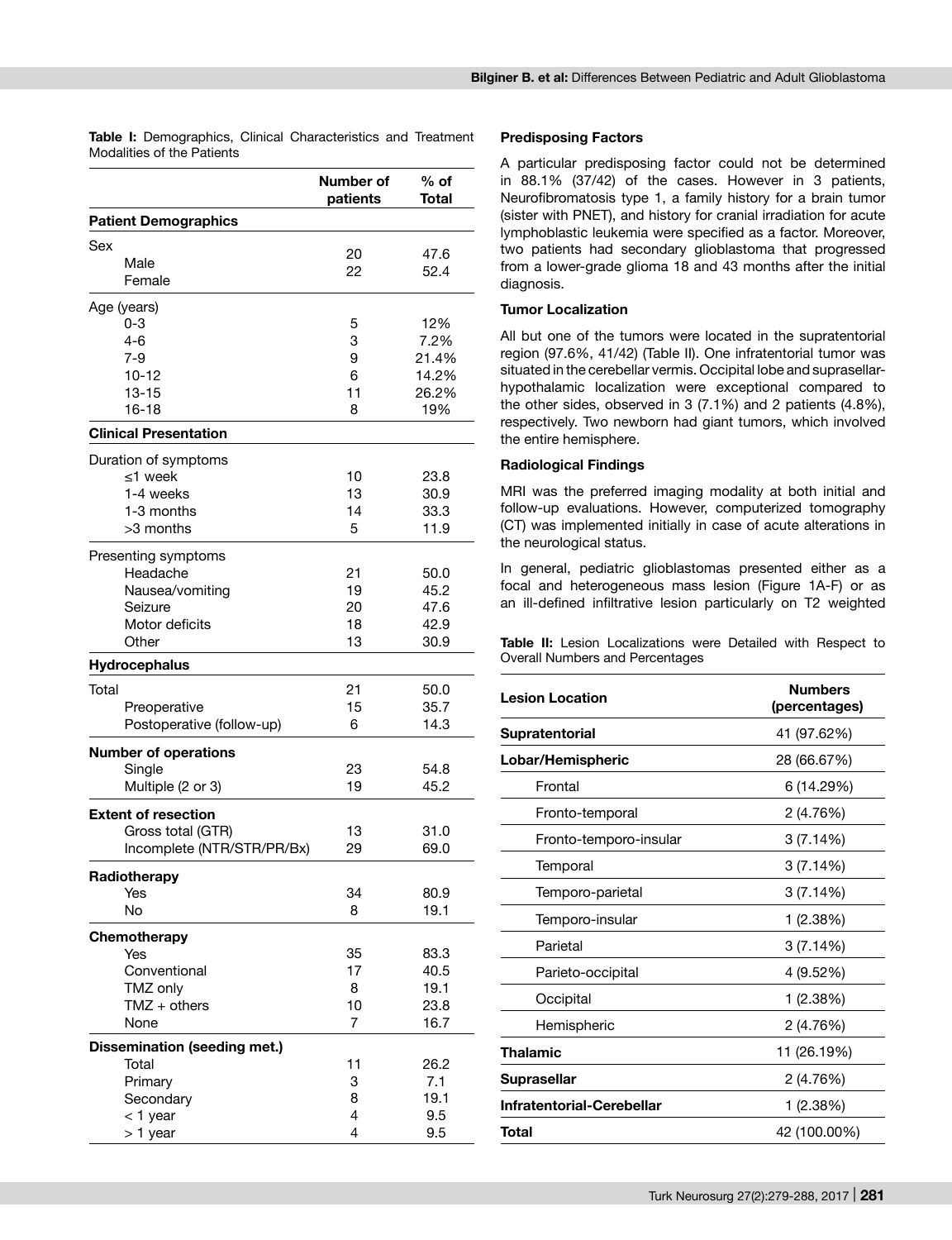

**Figure 1:** Neuroimaging findings of a 7-year female patient. A huge and heterogeneous mass is seen in the right temporal lobe and insula with compression of the right deep gray matter and lateral ventricle, and subfalcine herniation to the left **(A, B)**. A month after the operation, the resection cavity with adjacent thickening and T2 hyperintensity suggesting edema and/or nonenhancing tumor **(C, D)**. An enhanced cranial CT, obtained 6 months later shows a recurrent cystic, heterogeneous mass with peripheral solid enhancing portions, again with mass effects **(E, F)**.

(T2w) and fluid-attenuated inversion recovery (FLAIR) images on MRI (Figure 2A-D). The post- gadolinium enhancement was not uniform among patients with respect to intensity and homogeneity, and varied between mild and moderately high enhancement. Moreover, the contrast uptake could be homogeneously distributed to all tumor tissue or there could be heterogeneous or even, irregular ring enhancement.

Hemorrhage was not evident in this series and only one patient had intraventricular bleeding due to multi-foci hemorrhagic periventricular tumor. Hydrocephalus was evident in 15 patients (35.7%) preoperatively

#### **Surgery and Complications**

The surgical technique was shaped based on the philosophy; "maximal resection with best functional status of the patients". This tenet was reflected in the overall rates of tumor resection and half of the patients (21/42 cases) had subtotal removal. Gross total excision could only be achieved in 30.9% (13/42) of the patients (Table I). These figures were concordant with the location of the lesions; the resection rates increased in accordance with localizations such as the frontal or temporal lobe and cerebellum. The tumors were situated in these relatively safer areas in 38% of the cases, which was parallel to rates of overall gross and near total resections (35.7%) in the series.

Surgical interventions were not limited to tumor resections in this series. There were 14 cases that needed ventriculoperitoneal (V/P) shunt placement either in preoperative or postoperative period. Hydrocephalus was associated with glioblastoma in 35.7% (15/42) of the patients in preoperative period but half of them (53%, 8/15) were managed with a V/P shunt. Postoperative hydrocephalus was seen in 6 patients (14.2%) and all needed V/P shunt in a mean duration of 9.5 months (5 months-3 years).

#### **Histopathological Findings**

The diagnosis of glioblastoma was established based on histopathological findings according to the World Health Organization (WHO) Classification of Tumours of the Central Nervous System (i.e. vascular proliferation and/or necrosis in addition to the focal or diffuse hypercellularity, nuclear atypia, nuclear pleomorphism, and the presence of mitotic figures) (24).

The variants (all being WHO grade IV) were also included in the evaluation. There were 3 cases of gliosarcoma based on mesenchymal appearance in the specimens. Moreover, there were 7 cases with multinucleated giant cells and abundant eosinophilic cytoplasm, which led to giant cell glioblastoma as the diagnosis (14).

The Ki-67 proliferation index was calculated in the specimens and the mean value was 30.8 (5-90%). Immunohistochemical analysis for p53 and epidermal growth factor receptor (EGFR) was also performed on the specimens; immunoreactivity was observed in 72.7% (59.1% strong/diffuse, 13.6% weak/focal) for p53 expression. This figure decreased to 55.6% in case of EGFR expression.

#### **Adjuvant Therapies**

As a part of the standard of care, the patients received adjuvant radio- and chemotherapy after the surgical resection. However, 7 patients (16.7%) received no adjuvant treatment due to poor outcome following surgery. In total, radiotherapy and chemotherapy were applicable in 33 (78.6%) (50-60 Gy) and 35 (83.3%) patients (conventional and/or temozolomide), respectively.

#### **Outcome**

In our GBM series, peri-operative mortality occurred in two newborn patients (4.7%) with hemispheric involvement.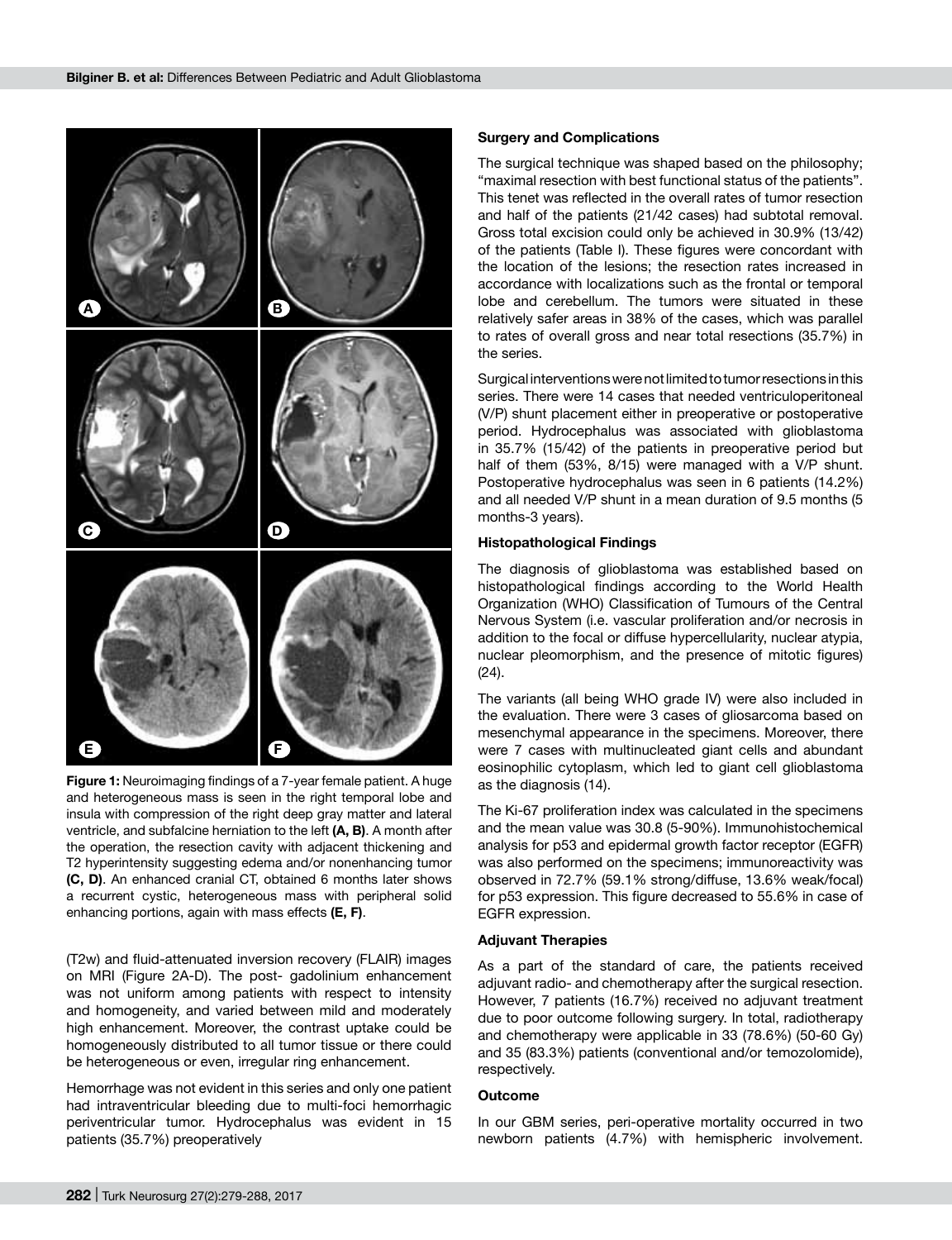There were 8 surgical complications (19%); one patient had postoperative hematoma that warranted a surgical intervention and the other 7 patients experienced either worsening in preoperative neurologic deficits or additional neurological deterioration (16.7%). However, the deficits in three of them gradually improved during the follow-up.

Tumor progression was observed in a mean duration of 7 months (1-68 months) in 90.5% of the patients. Local recurrence was the initial mode of progression in 34 patients (81%). There were 3 patients (2 cases in the periventricular and 1 case in the suprasellar region) with seeding metastases at the time of diagnosis. However, seeding metastases were observed in another 8 patients during the follow-up, half of them occurring in less than a year (mean: 11.5 months, 2-53). When seeding metastases occurred, the prognosis was relatively poor and the outcome doomed at a mean duration of 5 months after the diagnosis. Two newborn patients who died within 30 days of surgery were excluded from survival analyses.

The median durations for progression-free (PFS) and overall survival (OS) were 7.0 (95% CI: 5.9-8.0) and 11.0 (95% CI: 8.9-

13.1) months, respectively. The PFS dropped to almost a third after 1-year (30.9%) to 11.9% at 2-years and the figure was just 4.8% at 5 years. However, these trends were not exactly followed in case of overall survivals; half of the patients were alive at the first year (50%). The rate was decreased less abruptly to 19% at 2 years and 4 patients survived beyond 5 years (9.5%). These 4 patients had GBM in the suprasellar region (2 patients), temporoparietal lobe (1 patient) and cerebellum (1 patient).

#### **Statistical Analysis**

Kaplan-Meier survival analysis was performed for both PFS and OS survival in this series.

The statistical analysis for prognostic factors were unyielding and revealed no significance pertaining to age, gender, duration of symptoms before diagnosis, hydrocephalus at diagnosis, and histopathological type (glioblastoma vs. its variants). In addition to these, the Ki-67 proliferation index, p53 and EGFR immunoreactivity were not correlated with the outcome.



**Figure 2:** Neuroimaging findings of a 14 year old male patient. Axial FLAIR image of initial MRI shows a right thalamic mass with central necrosis **(A)**. 12 week after the operation and chemo-radiotherapy a marked resolution of the mass is seen with small residual hyperintense focus in the right thalamus and internal capsule **(B)**. However, the FLAIR image obtained another 10 weeks later shows relapse of the right thalamic mass with swelling and extension as well as new cortical lesions in the contralateral parietooccipital lobe and insula **(C)**. Axial CT of the patient obtained 3 months later shows progression of the left hemispheric infiltrating mass, now lso involving the left thalamus and causing midline shift **(D)**.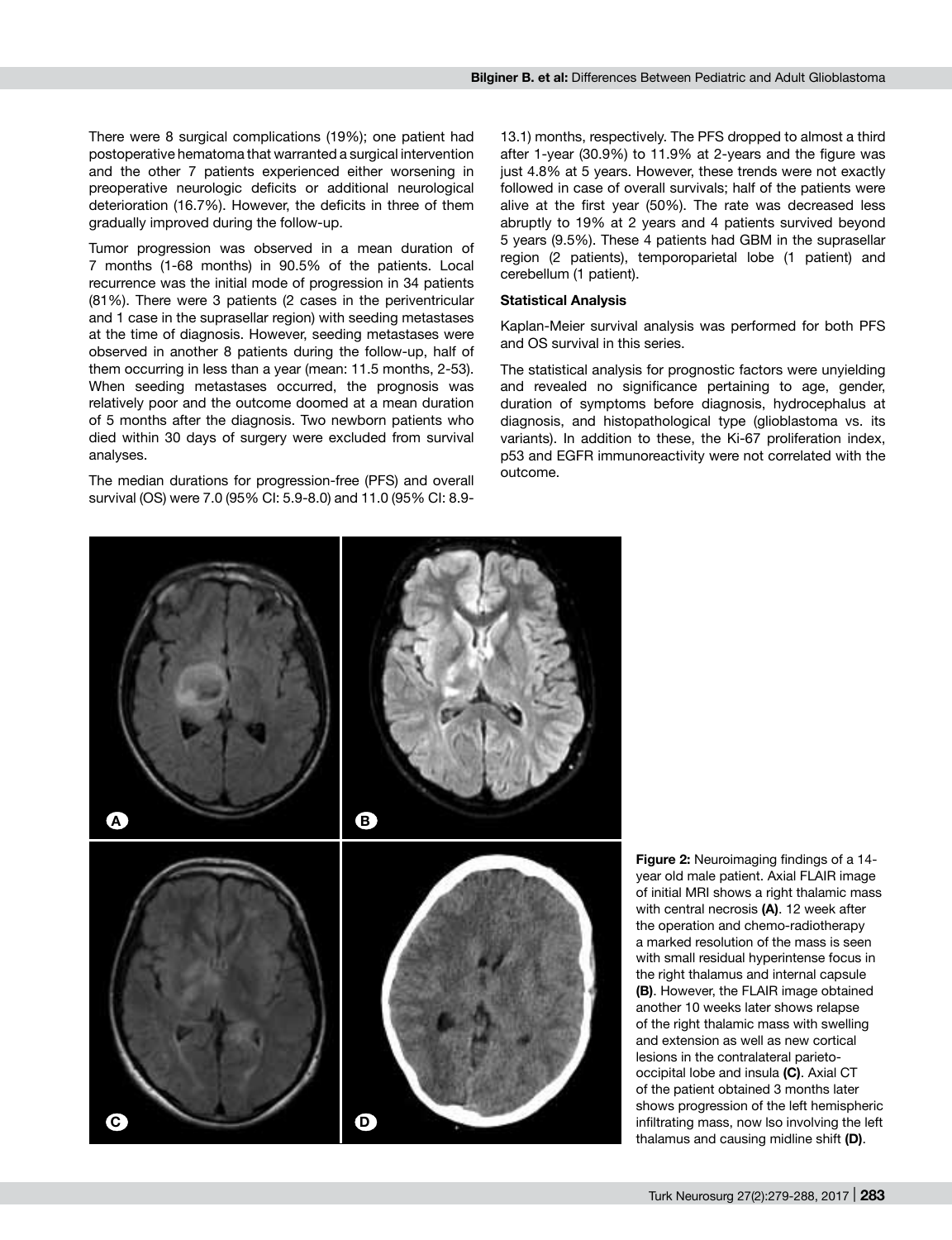There was an association between poor postoperative neurological status and unfavorable prognosis in the Kaplan-Meier analysis, however, this effect could not be confirmed in the multivariate Cox model (Table III). Univariate analysis revealed that lobar localization of the tumor (supratentorial or infratentorial) was associated with a more favorable outcomes compared to thalamic tumors (p=0.046). On the other hand, this association was also not supported in the multivariate analysis.

Gross total resection was associated with better overall and progression-free survivals. Multivariate analysis favored complete resection as an independent prognostic factor in this series (Table III). Chemotherapy and radiotherapy, alone or in combination, were significantly associated with a better prognosis (p<0.001). However, the statistical analysis for chemotherapy and radiotherapy were felt to be biased due to the fact that these therapies cannot be applied to every patient and there was no homogeneity based on age groups. Moreover, patients with poor a postoperative course could not receive radiotherapy or chemotherapy. Hence, RT and chemotherapy were not considered as independent variables in this series and not included in the multivariate analysis.

Presence of seeding metastases either at presentation  $(p=0.024)$  or within 3 months  $(p=0.001)$  and 6 months (p=0.005) after the surgery was also a predictor for poor overall survival in the Kaplan-Meier analysis. Early seeding metastases (at diagnosis and within 3 months of surgery) was an independent prognostic factor for overall survival in the multivariate analysis (p=0.027) (Table III).

## █ **Discussion**

Pediatric glioblastoma is uncommon with respect to overall incidence. The literature is populated with series that are difficult to concise and to reach a clinically applicable guideline in the management of a pediatric patient. There is a heterogeneity in inclusion criteria, tumor localizations and philosophy in surgical approaches in addition to diagnostic and therapeutic tools. Dohrmann et al. (16) can be credited for the first discussion of pediatric vs. adult GBM. They have reviewed 488 pediatric CNS tumors; GBM was reported in 8.8% of the patients. The incidence is compatible with today's data. Their review concluded that glioblastoma behaved similarly irrespective of the age group (adult vs. pediatric) (16). However, detailed evaluation of the article revealed that there were localization and age-group specific differences between adult and pediatric glioblastomas. Our study concentrated on our institutional experience to define differences from a clinical perspective attributable to daily practice over one of the largest series of pediatric cases in the literature.

There is an age-dependent trend in the incidence of pediatric glial tumors, similar to the adult population (21, 27). Considering the supratentorial region, glial tumors also constitute the majority of primary hemispheric tumors in children. Nevertheless, in contrast to adults, high-grade gliomas are significantly less common than their low-grade counterparts (28). Das et al. reviewed 341 brain tumor cases and concluded that medulloblastomas and ependymomas are followed by astrocytic tumors in terms of the incidence in patients younger than 5 years but the rates of astrocytic tumors increase, making them the second most common tumors in childhood after this age. GBM constituted 12% of their childhood brain tumors (12). We also observed a similar trend; there was a dramatic increase in the incidence of GBM (other than brainstem) after 6 years of age (19% vs. 81%) (Table I). However, a specific age was not unequivocally observed in all studies; Rickert et al. presented a undulating course regarding age-groups; the incidence reached 8-10% at age groups of 3-5, 12-14 and 15-17 years while the figure dramatically decreased to 3.6% between 9 to 11 years (30).

The importance of age in the prognosis was emphasized in adult series. Lacroix et al. examined age (the younger the better) as a clinical factor in their grading system together with the presence of necrosis (on MRI) and Karnofsky performance scale (KPS). In this grading, the higher the score (older patients in particular), the more unfavorable was the prognosis (23). However, such a trend could not been specified in the pediatric group; our series had two perioperative early mortalities; both were newborns with hemispheric GBM. These patients were excluded in the survival analysis because their specific age-related characteristics would cause bias in the results. Moreover our data was not supportive for the conclusion; "*younger age (on the contrary to adults) impose a worse prognosis in childhood*". However, this concern was supported by other studies in the literature (7,15). Bloom et al. indicated relatively unfavorable prognosis in younger patients after comparing the age groups 0-2 years and 10-15 years in their series (7). Dohrmann et al. adopted a different approach and emphasized the occurrence of GBM in rather well developed regions (supratentorial) of the brain in relatively older children (over 12 years), which in turn, supposedly, imposed a longer survival (16).

Glioblastomas mostly involve the supratentorial compartment in childhood. Cerebellar involvement, excluding the brainstem, was seldom reported in institutional series (less than 5% of all glioblastomas) (16). Exceptionally, Mahvash et al. presented a relatively high rate of cerebellar involvement (2 cases), making up of 22% (2/9 cases) of non-brainstem GBMs (26). Our figures were also consistent with the literature in terms of cerebellar GBM (one case). This finding denotes that the infratentorial compartment was reserved for other childhood malignancies such as medulloblastomas. Although there is a similarity in rates of cerebellar involvement in pediatric and elder cases, deep-seated GBMs (thalamus and brainstem) are far more common in childhood. Our series had 11 thalamic and 2 suprasellar GBMs, constituting 30.9% (13/42) of our cases. The literature search yielded a distinct difference in adulthood; Devaux et al. reviewed 263 GBM patients, and thalamic and basal ganglia tumors were diagnosed in only 12.1% (32/263) of their cases (13). The figures varied dramatically depending on the enrolled age group; in a GBM series of patients over 66 years old, the incidence even dropped to 4.7% (33).

Lesion localization is also a prognostically significant factor (5). The thalamic GBMs had slightly a worse prognosis compared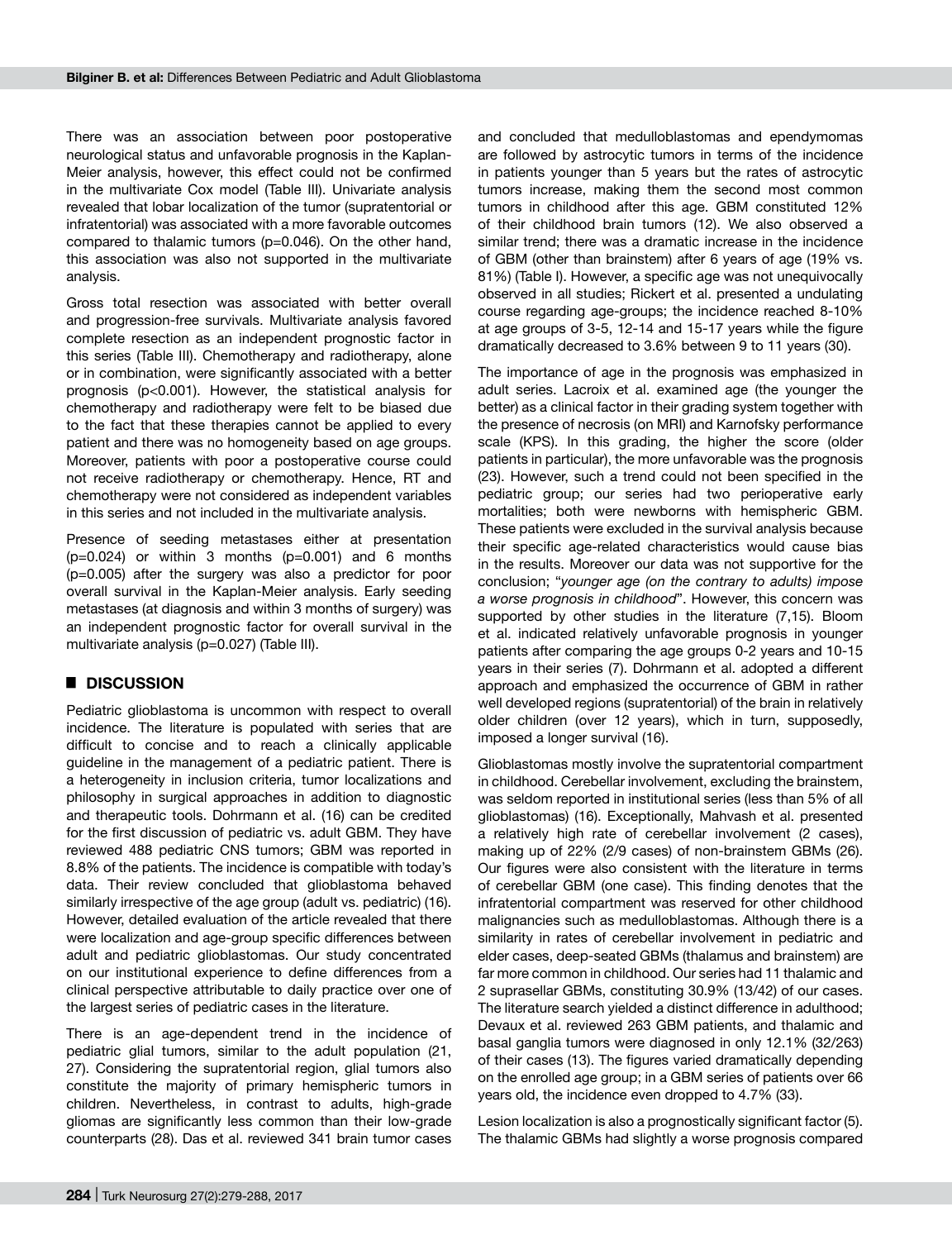| Table III: Univariate and Multivariate Progression-Free (PFS) and Overall Survival (OS) Analysis of Pediatric Glioblastoma Patients by the Cox Proportional Hazards Model |                        |         |                                 |         |                        |         |                        |         |
|---------------------------------------------------------------------------------------------------------------------------------------------------------------------------|------------------------|---------|---------------------------------|---------|------------------------|---------|------------------------|---------|
|                                                                                                                                                                           |                        |         | Progression-free survival (PFS) |         |                        |         | Overall survival (OS)  |         |
|                                                                                                                                                                           | iate<br>Univari        |         | Multivariate                    |         | Univariate             |         | Multivariate           |         |
| Variables                                                                                                                                                                 | HR (95% CI)            | p-value | HR (95% CI)                     | p-value | HR (95% CI)            | p-value | HR (95% CI)            | p-value |
| male vs female<br>Gender                                                                                                                                                  | 1.345 (0.671-2.696)    | 0.403   |                                 |         | 1.107 (0.549-2.232)    | 0.777   |                        |         |
| $10 \text{ vs } 210$<br>Age (years)                                                                                                                                       | ලි<br>1.009 (0.924-1.1 | 0.835   |                                 |         | 1.199 (0.607-2.368)    | 0.601   |                        |         |
| Duration of symptoms<br>$\leq 1$ vs $>1$<br>(months)                                                                                                                      | 1.242 (0.595-2.593)    | 0.564   |                                 |         | 0.791 (0.377-1.658)    | 0.535   |                        |         |
| lobar/hemispheric vs<br><b>Tumor location</b><br>thalamic                                                                                                                 | 0.510 (0.244-1.066)    | 0.074   | 0.688 (0.323-1.465)             | 0.332   | $0.473(0.227 - 0.987)$ | 0.046   | $0.645(0.301 - 1.382)$ | 0.259   |
| complete vs incomplete<br>Extent of resection                                                                                                                             | 0.311 (0.136-0.710)    | 0.006   | 0.340 (0.146-0.789)             | 0.012   | $0.322(0.140 - 0.744)$ | 0.008   | 0.352 (0.150-0.827)    | 0.017   |
| Surgically acquired deficits<br>yes vs no                                                                                                                                 | 1.862 (0.822-4.217)    | 0.136   | $1.097(0.421 - 2.857)$          | 0.849   | 2.043 (0.902-4.623)    | 0.087   | 1.139 (0.390-3.328)    | 0.813   |
| Seeding metastases within 3<br>yes vs no<br>months                                                                                                                        | 6.768 (2.029-22.583)   | 0.002   | 5.041 (1.501-16.926)            | 0.009   | 5.251 (1.604-17.185)   | 0.006   | 3.914 (1.185-12.927)   | 0.025   |
| Histological variant<br>non-giant cell<br>giant cell vs                                                                                                                   | 1.338 (0.548-3.270)    | 0.523   |                                 |         | 1.207 (0.459-3.174)    | 0.703   |                        |         |
| HR: Hazards ratio, CI: Confidence interval.                                                                                                                               |                        |         |                                 |         |                        |         |                        |         |

gression-Free (PFS) and Overall Survival (OS) Analysis of Pediatric Glioblastoma Patients by the Cox Proportional Hazards Model **Table III:** Univariate and Multivariate Progression-Free (PFS) and Overall Survival (OS) Analysis of Pediatric Glioblastoma Patients by the Cox Proportional Hazards Model á orioto  $\overline{d}$  Multis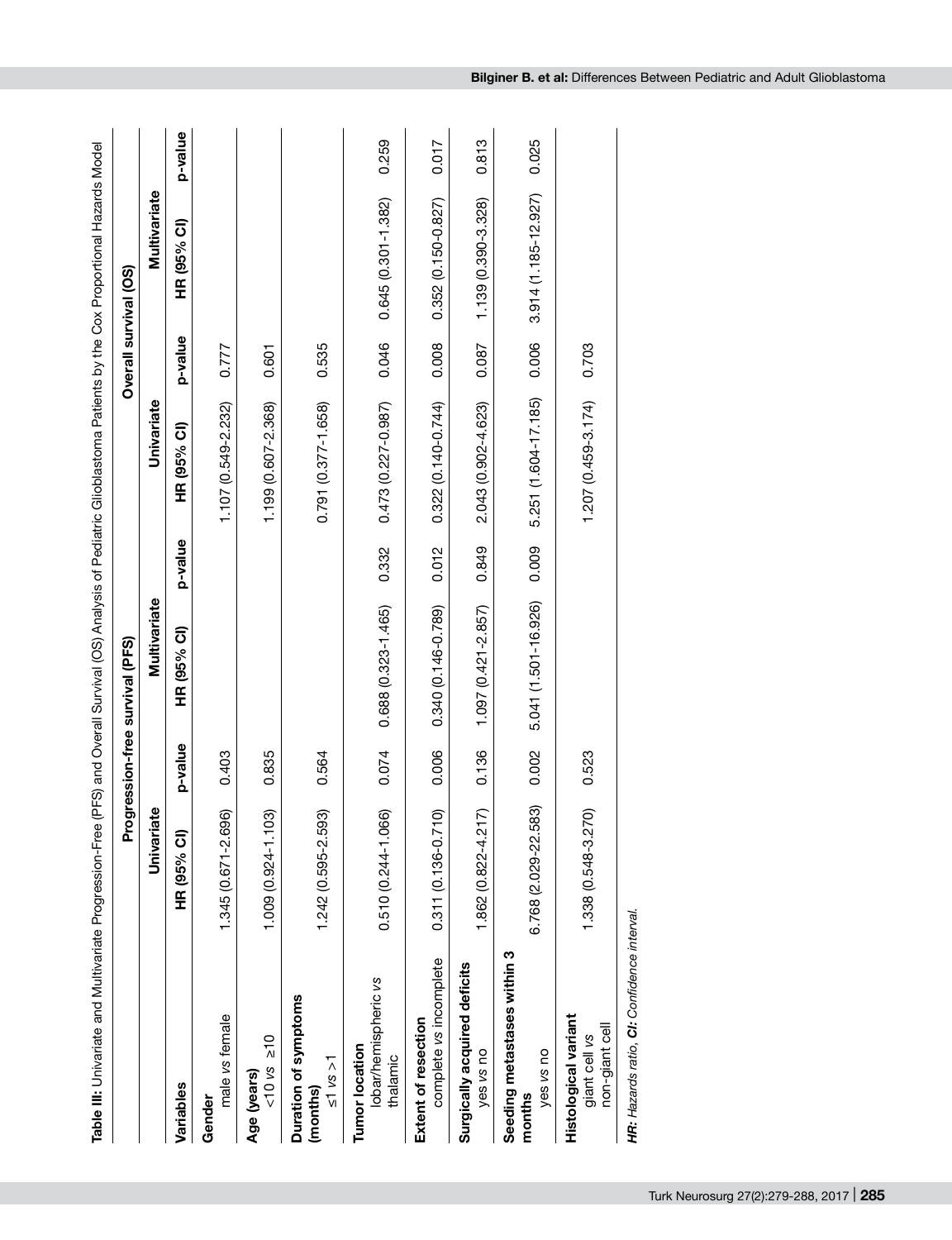to lobar/hemispheric ones. Univariate analysis in our recent series also supported such a trend among supratentorial GBMs but this conclusion could not be confirmed in multivariate analysis. In accordance with Das et al., this may be due to difficulties in the complete resection of deep-seated tumors (11). The tumor location may not be a direct prognostic factor per se, but rather has an indirect impact on prognosis by determining the extent of resection. On the other hand, a relatively bad prognosis was attributed to aggressive behavior of the tumors near the ventricular system due to progenitor cells in some reports (1).

Complete resection still remains the most efficient and significant factor in the management of adult glioblastomas. We have not observed any significant difference in terms of surgical technique in tumor resection between adult and pediatric cases. There are some reports supporting a similar correlation between gross total resection and long-term survival in pediatric patients (3,9,11,36). In the current series, gross total resection, when possible, stood as the most important and independent prognostic factor for both progression-free and overall survival on multivariate analysis. However, the benefit of radical surgery on survival should be considered in conjunction with the functional neurological status in the postoperative period (20). Although we have adopted the philosophy of "maximal resection with good neurological status", we have unfortunately experienced some degree of worsening in preoperative deficits or appearance of new deficits in the postoperative period in 16.7% of our cases. The overall prognosis was unfavorable in these patients compared to those with good postoperative neurological status. Based on our observations, we have concluded that the gross total resection should be attempted in glioblastoma surgery but not at the expense of functional status.

We have observed local recurrence in 81% of the patients with a mean duration of 7 months after surgery. The surgical complications included one postoperative hematoma at the resection side. There was no other significant complication besides the aforementioned neurological deterioration in 16.7% of the cases.

Maximal resection seemed to preserve its prognostic significance in the pediatric age group, similar to adulthood. Radiotherapy was the leading adjuvant therapy in these patients. However, under the age of 3 years, radiotherapy was held due to apprehension of damage to the developing brain in younger ages. On the other hand, with respect to management strategies, our figures were not supportive for chemotherapy-only regimens without radiotherapy in terms of prognosis. There was a slightly better result in those patients receiving temozolomide in conjunction with radiotherapy, but this finding could not be confirmed on multivariate analysis. There are also some clinical trials emphasizing minimal or no benefit of temozolomide over conventional treatment in the pediatric group (10,22,25). Based on these, in this age group, a patient specific-discretion is warranted in balancing the risk of tumor growth with the benefits and complications of radiotherapy. There are relatively newer approaches other than conventional radiotherapy in the management of glioblastomas. Weintraub et al. (35) reviewed their series and indicated failure of any therapeutic strategy in controlling tumor progression in partially resected glioblastomas. They supported the use of a Gamma Knife in management of residual or recurrent glial tumors with judicious control rates. However we have no experience in this regard.

Radiotherapy in the pediatric age group carries particular considerations compared than adulthood. Formation of secondary tumor (other than the primary tumor type) was discussed in the literature before. We have published our experience regarding second primary tumors (6). Our retrospective analysis revealed that there were 2 high-grade glial tumors arising after 6 and 11 years after radiotherapy. We were unable to determine any relationship between radiotherapy and secondary formation of glial tumors in our previous series.

Another factor, possibly conveying prognostic significance different than adulthood, is the presence of seeding (drop) metastases, which we have observed in 26.2% (11/42) of the patients in this series. The metastases involved the thoracic (5 cases), cervical (3 cases) and lumbar (3 cases) regions. These figures were also in accordance with the literature. Ginat et al. reported even distribution of spinal seeding metastases (overlapping 52% thoracic, 41% lumbar and 31% cervical level) (18). Three patients had primary disseminated disease at the time of diagnosis, the remaining 8 having been detected after their surgical intervention. There were seeding metastases even more than 1 year after surgery (4 patients). Mean duration for dissemination was 11.5 months. After the diagnosis, the mortality doomed rather soon at mean 5 months. Our analysis revealed that presence of seeding metastases at the time of diagnosis or its early appearance (in the first 6 months after the diagnosis) was associated with a significantly worse prognosis. This prognostic factor was addressed rarely in the literature; a report of high-grade glial tumors revealed that secondary dissemination was observed in 21-33% of the pediatric patients. An unfavorable outcome was also reported in these patients (mean survival 3-4 months). High mortality rates rendered postoperative evaluation of the craniospinal axis with gadolinium-enhanced MRI (19). In the adult population, leptomeningeal spread is seldom discussed and the numbers are not clear. Awad et al. reported their experience with 191 patients and reported 13 patients (6.8%) with such metastases (4). However in this series, only 5 patients had the diagnosis in the ante mortem period. These figures were reported in higher incidences (14%) in some other articles but the enrolled age group was younger; Arita et al. emphasized that metastases were more common in the first two decades of life (mean: 31 years) (2). This was also supported by Vertosick et al. (mean: 38.5 years), who also reported a shorter mean duration of survival (2.8 months) after the diagnosis of the metastases (34). These findings implied that the incidence for seeding metastases is higher in younger patients with glioblastoma and imposed a bad prognosis.

Besides spinal seeding metastases, another factor worth discussing may be the probable association between the presence of shunt catheters and the risk of metastases.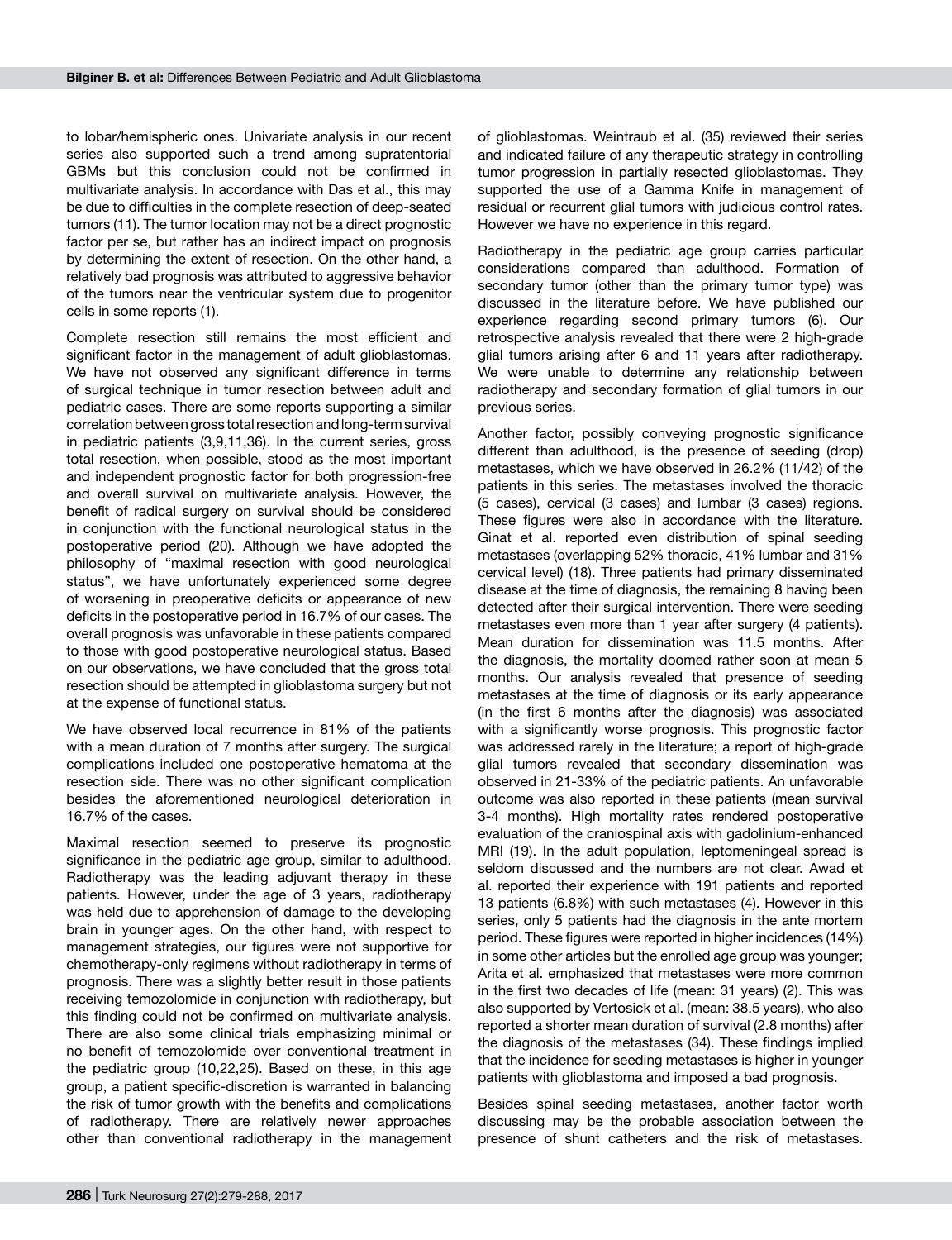There were 21 patients (50%) with hydrocephalus in this series. In the literature, there are some case reports regarding distant metastases of glioblastomas via shunt catheters. The peritoneal region and involvement of intracranial organs were reported (17). However, these cases are extremely rare. In our series, there were 21 cases of hydrocephalus, and overall, 8 patients from the preoperative period and 6 patients from the postoperative period needed V/P shunt surgery. Among these, none of the patients complained of intrabdominal discomfort that pertained to metastases from glioblastoma. This may be partly explained by emergence and domination of the clinical findings due to recurrences in the intracranial region far before any possible intraabdominal metastases that could have been diagnosed.

There are some limitations of our study; first of all, our institution is a tertiary center and pediatric patients were referred from other centers. The "more complex" patients would have been encountered and therefore our series should be cautiously evaluated. Moreover, being a retrospective analysis, patient stratification could not be performed; we have observed that there are 2 patients with histologically confirmed suprasellarhypothalamic GBMs, and their biological behavior was distinct from the rest. They responded favorably to adjuvant therapy and survived longer despite partial surgical excisions. They may constitute a distinct group and further studies may focus on this "benign tempered variant" of GBM. Moreover, our study did not concentrated on histopathological and molecular characteristics of GBMs. In recent years, molecular and genetic/epigenetic variations are widely discussed in the literature. There is accumulating data focusing on the differences between pediatric vs. adult GBMs in this respect (29,31,32). However, the authors believed that this topic was out of the scope of this study, which basically dealt with the clinical perspective of the prognostic factors apart from adulthood through an institutional experience. There is a need for future prospective studies with patient stratifications for age- and location-based comparisons, besides reflections of molecular and genetic/epigenetic variations on prognosis.

## █ **Conclusion**

Pediatric GBM cases are distinct from their adult counterparts. The data pertaining to adulthood may help to understand the incidence in childhood to some extent. Based on our results, we observed that the incidence of GBM increases over 6 years of age, the younger patients confronted a more challenging course with respect to treatment regimens and prognosis, and the thalamic and deep-seated lesions were more common in childhood, similar to seeding metastases. The response of pediatric GBMs was limited prognostically. Maximal resection should be attempted in surgical planning but not at the expense of functional status. Due to the poor prognosis attributed to seeding metastases, the patients should be closely evaluated preoperatively and followed by craniospinal MR scanning.

#### █ **References**

- 1. Adeberg S, Bostel T, König L, Welzel T, Debus J, Combs SE: A comparison of long-term and short-term survivors with glioblastoma, subventricular zone involvement: A predictive factor for survival? Radiat Oncol 9:95, 2014
- 2. Arita N, Taneda M, Hayakawa T: Leptomeningeal dissemination of malignant gliomas. Incidence, diagnosis and outcome. Acta Neurochir (Wien) 126:84-92, 1994
- 3. Artico M, Cervoni L, Celli P, Salvati M, Palma L: Supratentorial glioblastoma in children: A series of 27 surgically treated cases. Childs Nerv Syst 9:7-9, 1993
- 4. Awad I, Bay JW, Rogers L: Leptomeningeal metastasis from supratentorial malignant gliomas. Neurosurgery 19:247-251, 1986
- 5. Bilginer B, Narin F, Isikay I, Oguz KK, Soylemezoglu F, Akalan N: Thalamic tumors in children. Childs Nerv Syst 30:1493- 1498, 2014
- 6. Bilginer B, Turk CC, Narin F, Hazer B, Hanalioglu S, Oguz KK, Soylemezoglu F, Akalan N: De novo formation of brain tumors in pediatric population following therapeutic cranial irradiation. Child Nerv Syst 31:893-899, 2015
- 7. Bloom HJ, Glees J, Bell J, Ashley SE, Gorman C: The treatment and long-term prognosis of children with intracranial tumors: A study of 610 cases, 1950-1981. Int Radiat Oncol Biol Phys 18: 723-745, 1990
- 8. Bondy ML, Scheurer ME, Malmer B, Barnholtz-Sloan JS, Davis FG, Il'yasova D, Kruchko C, McCarthy BJ, Rajaraman P, Schwartzbaum JA, Sadetzki S, Schlehofer B, Tihan T, Wiemels JL, Wrensch M, Buffler PA: Brain tumor epidemiology: Consensus from the Brain Tumor Epidemiology Consortium. Cancer 113:1953–1968, 2008
- 9. Campbell JW, Pollack IF, Martinez AJ, Shultz B: High-grade astrocytomas in children: Radiologically complete resection is associated with an excellent long-term prognosis. Neurosurgery 38:258–264, 1996
- 10. Cohen KJ, Pollack IF, Zhou T, Buxton A, Holmes EJ, Burger PC, Brat DJ, Rosenblum MK, Hamilton RL, Lavey RS, Heideman RL: Temozolomide in the treatment of high-grade gliomas in children: A report from the Children's Oncology Group. Neuro-Oncology 13:317–323, 2011
- 11. Das KK, Mehrotra A, Nair AP, Kumar S, Srivastava AK, Sahu RN, Kumar R: Pediatric glioblastoma: Clinico-radiological profile and factors affecting the outcome. Childs Nerv Syst 28:2055-2062, 2012
- 12. Das U, Appaji L, Kumari BS, Sirsath NT, Padma M, Kavitha S, Avinash T, Lakshmaiah KC: Spectrum of pediatric brain tumors: A report of 341 cases from a tertiary cancer centre in India. Indian J Pediatr 81: 1098-1091, 2014
- 13. Devaux BC, O'Fallon JR, Kelly PJ: Resection, biopsy and survival in malignant glial neoplasms. A retrospective study of clinical parameters, therapy and outcome. J Neurosurg 78:767-775, 1993
- 14. Dias-Santagata D, Lam Q, Vernovsky K, Vena N, Lennerz JK, Borger DR, Batchelor TT, Ligon KL, Iafrate AJ, Ligon AH, Louis DN, Santagata S: BRAF V600E mutations are common in pleomorphic xanthoastrocytoma: Diagnostic and therapeutic implications. PLoS One 6:e17948, 2011